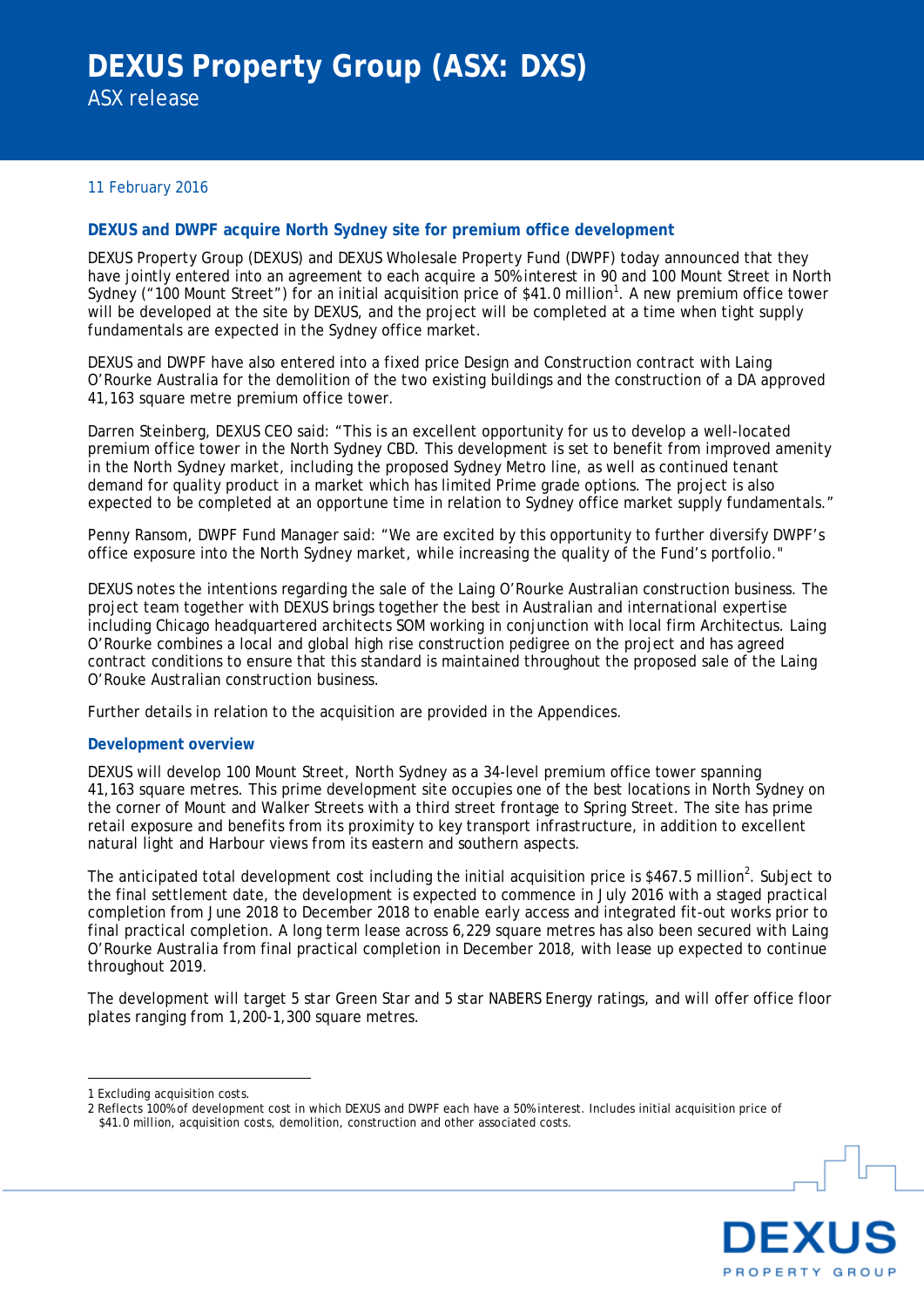## **Impact on DEXUS**

As a result of this transaction, the office weighting within DEXUS's total property portfolio will increase by 0.4% on a fully completed pro-forma basis.

Settlement is subject to a number of conditions precedent and is expected to occur during or after April 2016 once those conditions are met. The acquisition will have no impact on DEXUS's FFO per security or distribution per security guidance for FY16.

DEXUS will fund its share of the initial acquisition price through debt facilities and will continue to maintain gearing within its target gearing range of 30-40%.

For further information please contact:

| Investor relations |                                                                         | Media relations |                                                                       |
|--------------------|-------------------------------------------------------------------------|-----------------|-----------------------------------------------------------------------|
| Rowena Causley     | T: +61 2 9017 1390<br>M: +61 416 122 383<br>E: rowena.causley@dexus.com | Louise Murray   | T: +61 2 9017 1446<br>M:+61 403 260 754<br>E: louise.murray@dexus.com |

#### **About DEXUS**

DEXUS Property Group is one of Australia's leading real estate groups, investing directly in high quality Australian office and industrial properties. With \$19.6 billion of assets under management, the Group also actively manages office, industrial and retail properties located in key Australian markets on behalf of third party capital partners. The Group manages an office portfolio of 1.7 million square metres located predominantly across Sydney, Melbourne, Brisbane and Perth and is the largest owner of office buildings in the Sydney CBD, Australia's largest office market. DEXUS is a Top 50 entity by market capitalisation listed on the Australian Securities Exchange under the stock market trading code 'DXS' and is supported by more than 32,000 investors from 21 countries. With 30 years of expertise in property investment, development and asset management, the Group has a proven track record in capital and risk management, providing service excellence to tenants and delivering superior risk-adjusted returns for its investors. www.dexus.com

Download the DEXUS IR app to your preferred mobile device to gain instant access to the latest stock price, ASX Announcements, presentations, reports, webcasts and more.



DEXUS Funds Management Ltd ABN 24 060 920 783, AFSL 238163, as Responsible Entity for DEXUS Property Group (ASX: DXS)

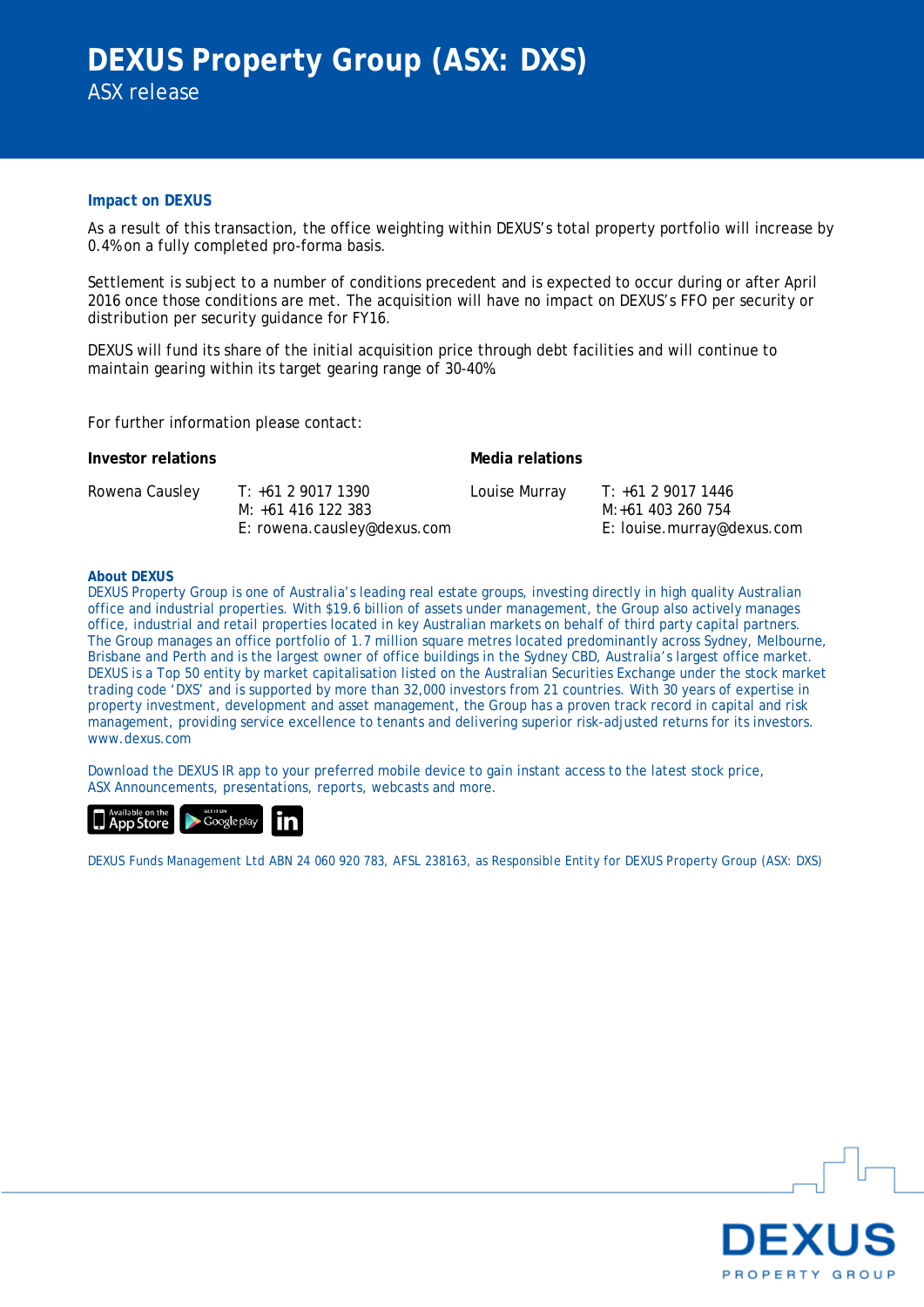## **DEXUS Property Group (ASX: DXS)**

ASX release

## **Appendix 1 – Property details 100 Mount Street, North Sydney – property profile**

| Property profile at Final Practical Completion |  |  |
|------------------------------------------------|--|--|
| \$467.5 million                                |  |  |
| 40,608 sqm                                     |  |  |
| 555 sqm                                        |  |  |
| $1,200 - 1,300$ sqm                            |  |  |
| 113 spaces                                     |  |  |
| $>7\%$                                         |  |  |
| circa 12-14%                                   |  |  |
| 15.1%                                          |  |  |
| Laing O'Rourke Australia                       |  |  |
|                                                |  |  |

## **100 Mount Street, North Sydney - location map**



<u>.</u> 3 Reflects 100% of development cost in which DEXUS and DWPF each have a 50% interest. Includes initial acquisition price of \$41.0 million, acquisition costs, demolition, construction and other associated costs.

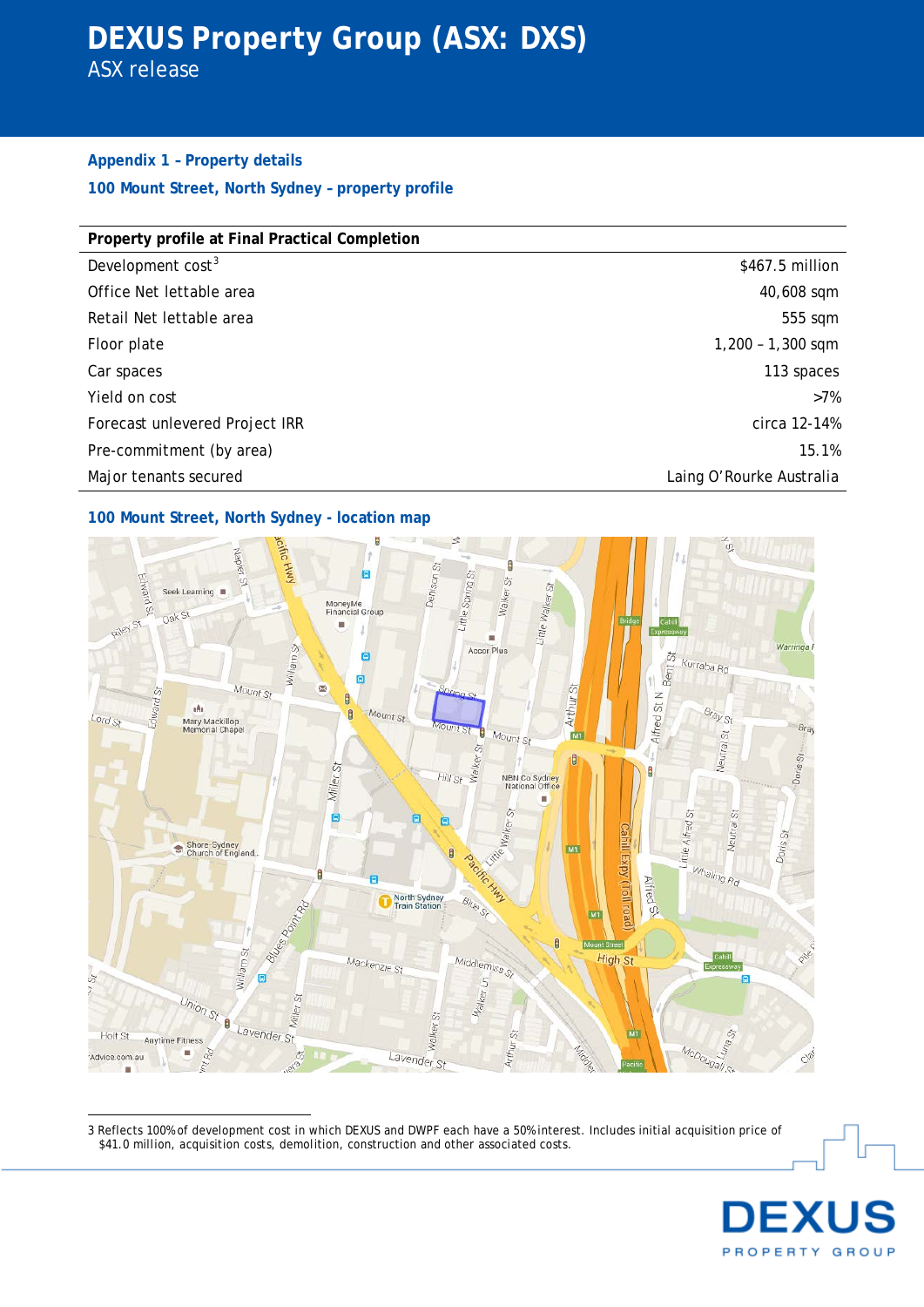# **DEXUS Property Group (ASX: DXS)**

ASX release

**100 Mount Street, North Sydney – Artist's impressions**





Proposed building – premium tower design, aspect, view and high rise office floors



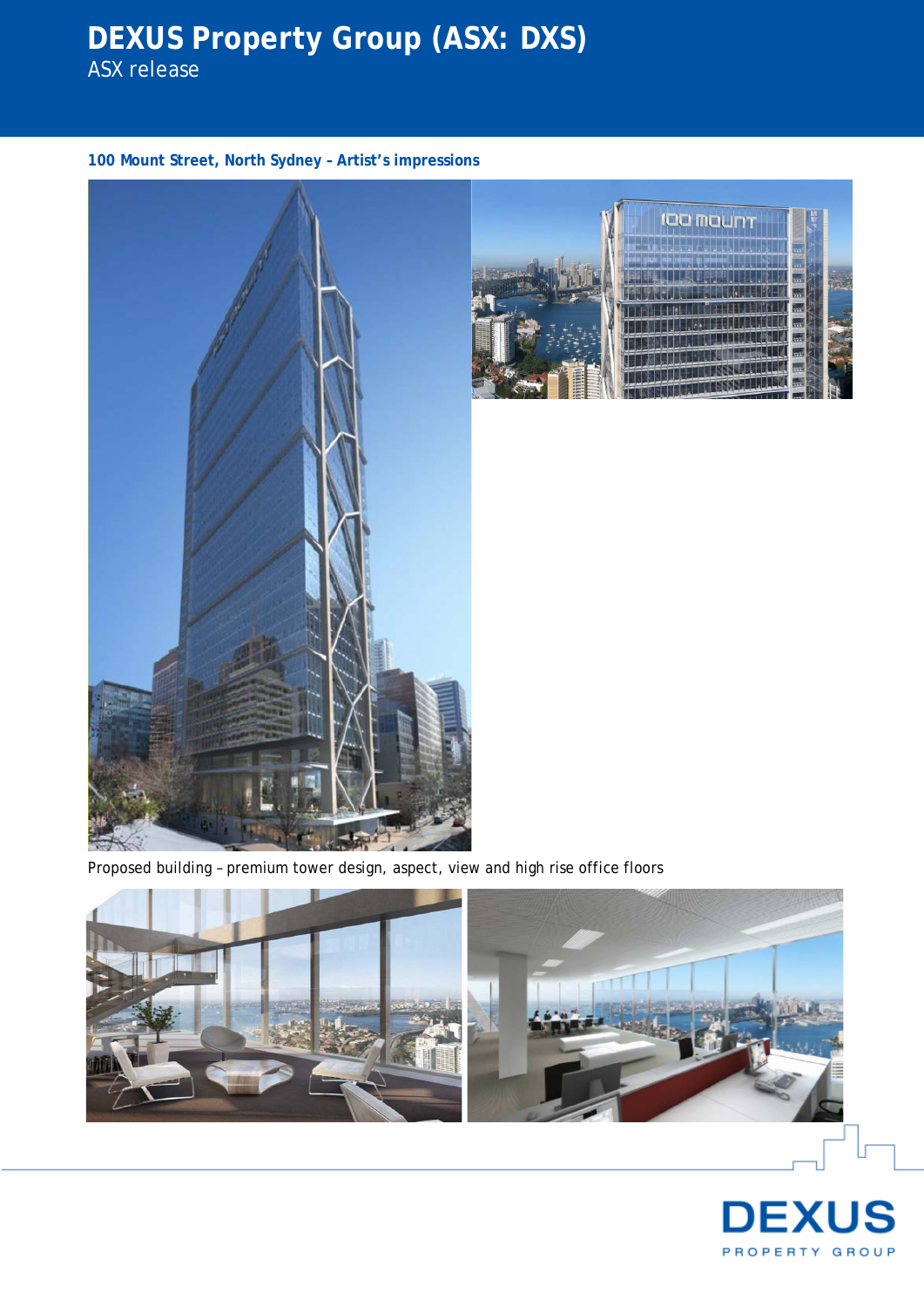## **DEXUS Property Group (ASX: DXS)** ASX release

| Area                                                                 | Lettable area<br>(m <sup>2</sup> ) | <b>Rise</b>          |  |
|----------------------------------------------------------------------|------------------------------------|----------------------|--|
| Rooftop Terrace - 125 m <sup>2</sup><br>(approx.subject to approval) |                                    |                      |  |
| Level 34                                                             | 400                                |                      |  |
| Level 33                                                             | 1,303                              |                      |  |
| Level 32                                                             | 1,303                              |                      |  |
| Level 31                                                             | 1,303                              |                      |  |
| Level 30                                                             | 1,303                              |                      |  |
| Level <sub>29</sub>                                                  | 1,303                              | <b>High rise</b>     |  |
| Level 28                                                             | 1,303                              | 13,162m <sup>2</sup> |  |
| Level <sub>27</sub>                                                  | 1,303                              |                      |  |
| Level 26                                                             | 1,303                              |                      |  |
| Level <sub>25</sub>                                                  | 1,169                              |                      |  |
| Level 24                                                             | 1,169                              |                      |  |
| Level 23 (transfer)                                                  | 1,207                              |                      |  |
| Level <sub>22</sub>                                                  | 1,241                              |                      |  |
| Level 21                                                             | 1,241                              |                      |  |
| Level 20                                                             | 1,241                              |                      |  |
| Level 19                                                             | 1,241                              | <b>Mid rise</b>      |  |
| Level 18                                                             | 1,241                              | 15,979m <sup>2</sup> |  |
| Level 17                                                             | 1.241                              |                      |  |
| Level 16                                                             | 1,241                              |                      |  |
| Level 15                                                             | 1,241                              |                      |  |
| Level 14                                                             | 1,241                              |                      |  |
| Level 13                                                             | 1,265                              |                      |  |
| Level 12                                                             | 1,169                              |                      |  |
| Level 11 (transfer)                                                  | 1,169                              |                      |  |
| Level 10                                                             | 1,203                              |                      |  |
| Level 9                                                              | 1,203                              |                      |  |
| Level 8                                                              | 1,203                              |                      |  |
| Level 7                                                              | 1,203                              | Low rise             |  |
| Level 6                                                              | 1,203                              | 13,193m <sup>2</sup> |  |
| Level 5                                                              | 1,203                              |                      |  |
| Level 4                                                              | 1,203                              |                      |  |
| Level 3                                                              | 1,203                              |                      |  |
| Level 2                                                              | 1,203                              |                      |  |
| Level 1                                                              | 642                                |                      |  |
| Mount St Retail                                                      | 250                                |                      |  |
| Walker St Retail                                                     | 305                                |                      |  |
| <b>TO TAL</b>                                                        | 41,163                             |                      |  |